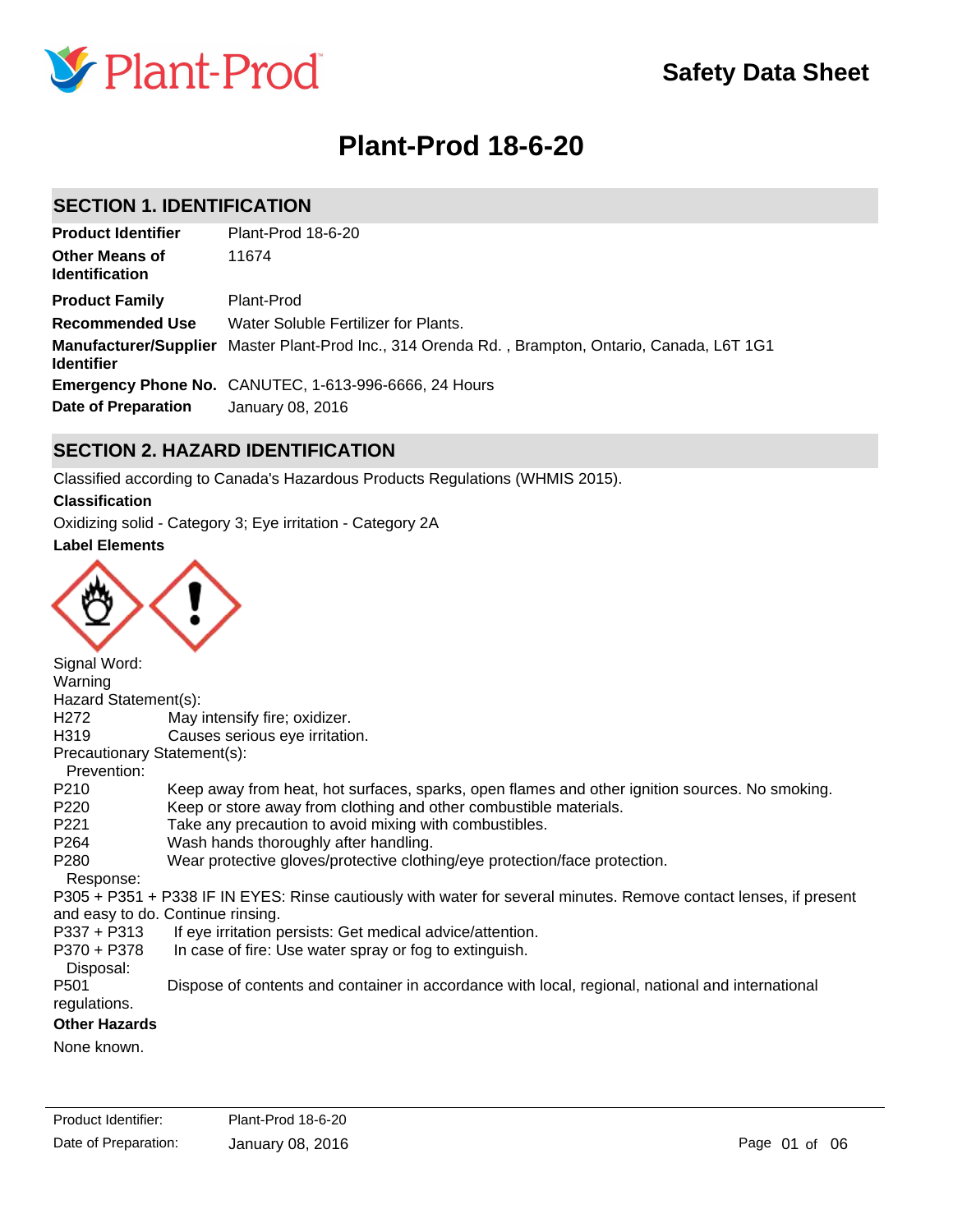### **SECTION 3. COMPOSITION/INFORMATION ON INGREDIENTS**

Mixture:

| <b>Chemical Name</b> | <b>ICAS No.</b> | %  | <b>Other Identifiers</b> |
|----------------------|-----------------|----|--------------------------|
| Potassium nitrate    | 7757-79-1       | 43 |                          |
| Ammonium nitrate     | 6484-52-2       | 32 |                          |

### **SECTION 4. FIRST-AID MEASURES**

### **First-aid Measures**

#### **Inhalation**

Move to fresh air. If breathing has stopped, trained personnel should begin rescue breathing. Call a Poison Centre or doctor.

#### **Skin Contact**

Immediately wash gently and thoroughly with lukewarm, gently flowing water and mild soap for 15-20 minutes. Take off contaminated clothing, shoes and leather goods (e.g. watchbands, belts). Get medical advice or attention if you feel unwell or are concerned.

#### **Eye Contact**

Immediately rinse the contaminated eye(s) with lukewarm, gently flowing water for 15-20 minutes, while holding the eyelid(s) open. Remove contact lenses, if present and easy to do. If eye irritation persists, get medical advice or attention.

#### **Ingestion**

For large amounts immediately call a Poison Centre or doctor. Rinse mouth with water. Never give anything by mouth if person is rapidly losing consciousness, or is unconscious or convulsing. Do not induce vomiting.

### **Most Important Symptoms and Effects, Acute and Delayed**

May cause mild irritation.

#### **Immediate Medical Attention and Special Treatment**

#### **Special Instructions**

See first aid information above. Note to Physicians: Provide general supportive measures and treat symptomatically.

### **Medical Conditions Aggravated by Exposure**

None known.

### **SECTION 5. FIRE-FIGHTING MEASURES**

### **Extinguishing Media**

### **Suitable Extinguishing Media**

Use flooding quantities of water or other suitable extinguishing agent.

### **Unsuitable Extinguishing Media**

DO NOT use water jet.

### **Specific Hazards Arising from the Product**

Mild oxidizer. May intensify fire.

Corrosive, flammable ammonia; corrosive, oxidizing nitrogen oxides.

### **Special Protective Equipment and Precautions for Fire-fighters**

Wear SCBA and full protective clothing. Oxidizer. Prevent contact with flammable and combustible materials. Fire-fighters may enter the area if positive pressure SCBA and full Bunker Gear is worn.

### **SECTION 6. ACCIDENTAL RELEASE MEASURES**

### **Personal Precautions, Protective Equipment, and Emergency Procedures**

Use the personal protective equipment recommended in Section 8 of this safety data sheet. Remove or isolate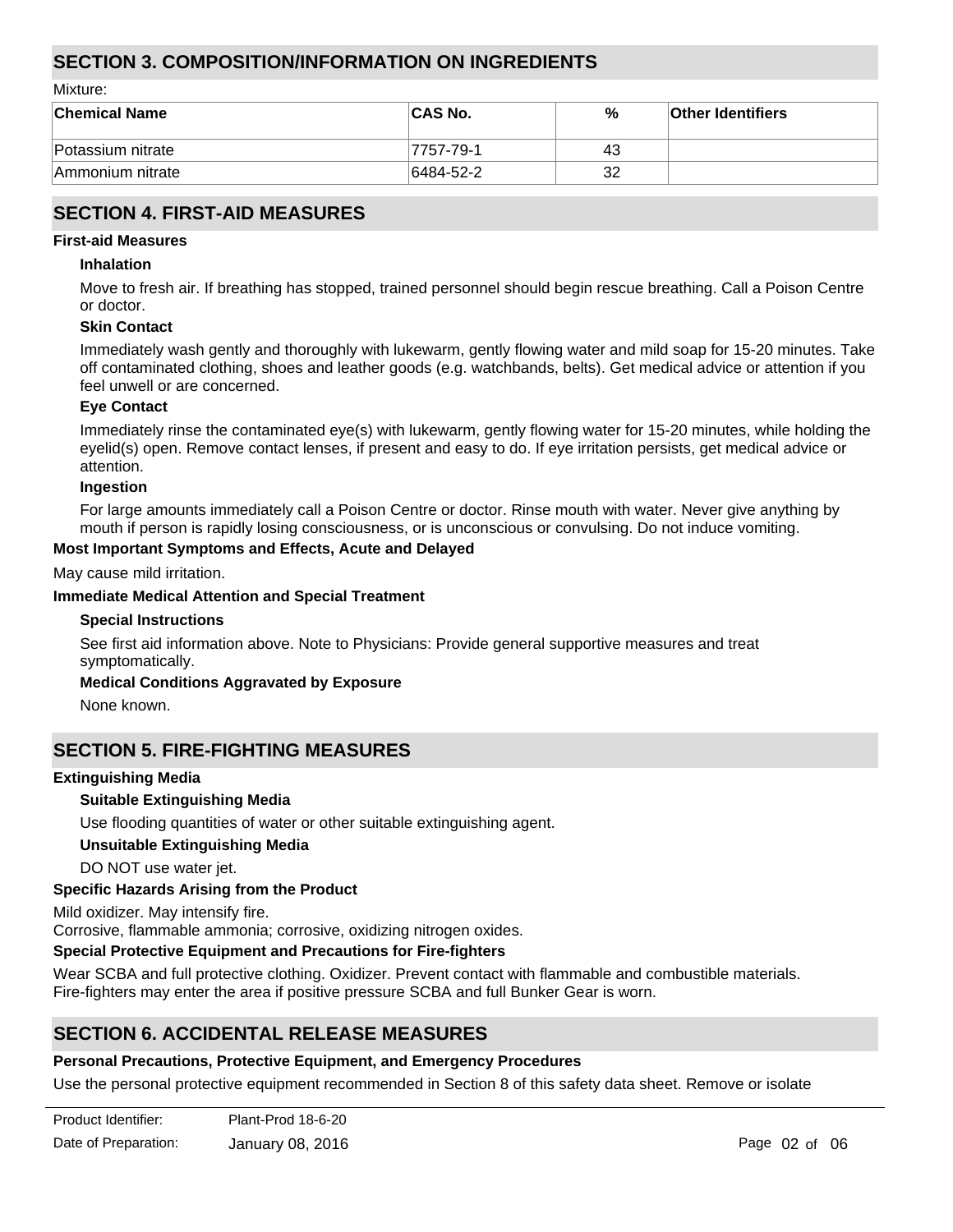incompatible materials as well as other hazardous materials. Eliminate all ignition sources. Use grounded, explosion-proof equipment.

### **Environmental Precautions**

Do not allow into any sewer, on the ground or into any waterway.

### **Methods and Materials for Containment and Cleaning Up**

Contain the spill. Avoid contact with combustibles, organics and ignition sources. Sweep up spilled material and dispose of in approved manner.

### **SECTION 7. HANDLING AND STORAGE**

### **Precautions for Safe Handling**

Do not get in eyes. Avoid repeated or prolonged skin contact. Only use where there is adequate ventilation.

### **Conditions for Safe Storage**

Store in an area that is: cool, dry, well-ventilated. Keep out of reach of children. Store in a closed container. Keep separate from acids, alkalis, reducing agents and combustibles.

### **SECTION 8. EXPOSURE CONTROLS/PERSONAL PROTECTION**

### **Control Parameters**

Not available.

### **Appropriate Engineering Controls**

General ventilation is usually adequate. Use local exhaust ventilation and enclosure, if necessary, to control amount in the air. Provide eyewash and safety shower if contact or splash hazard exists.

### **Individual Protection Measures**

### **Eye/Face Protection**

Wear chemical safety goggles.

### **Skin Protection**

Wear chemical protective clothing e.g. gloves, aprons, boots.

### **Respiratory Protection**

Use an appropriate respirator or dust mask.

### **SECTION 9. PHYSICAL AND CHEMICAL PROPERTIES**

### **Basic Physical and Chemical Properties**

| Appearance                                                   | Blue fine powder. Particle Size: Not available    |
|--------------------------------------------------------------|---------------------------------------------------|
| <b>Odour</b>                                                 | Slight ammonia odour                              |
| <b>Odour Threshold</b>                                       | Not applicable                                    |
| рH                                                           | Not available                                     |
| <b>Melting Point/Freezing Point</b>                          | Not available (melting); Not available (freezing) |
| <b>Initial Boiling Point/Range</b>                           | Not applicable                                    |
| <b>Flash Point</b>                                           | Not applicable                                    |
| <b>Evaporation Rate</b>                                      | Not available                                     |
| Flammability (solid, gas)                                    | Will not burn.                                    |
| <b>Upper/Lower Flammability or</b><br><b>Explosive Limit</b> | Not available (upper); Not available (lower)      |
| Vapour Pressure                                              | Not available                                     |
| Vapour Density (air $= 1$ )                                  | Not applicable                                    |
| <b>Relative Density (water = 1)</b>                          | Not available                                     |
| <b>Solubility</b>                                            | Not available in water                            |
| <b>Partition Coefficient,</b><br>n-Octanol/Water (Log Kow)   | Not available                                     |

**Auto-ignition Temperature** Not applicable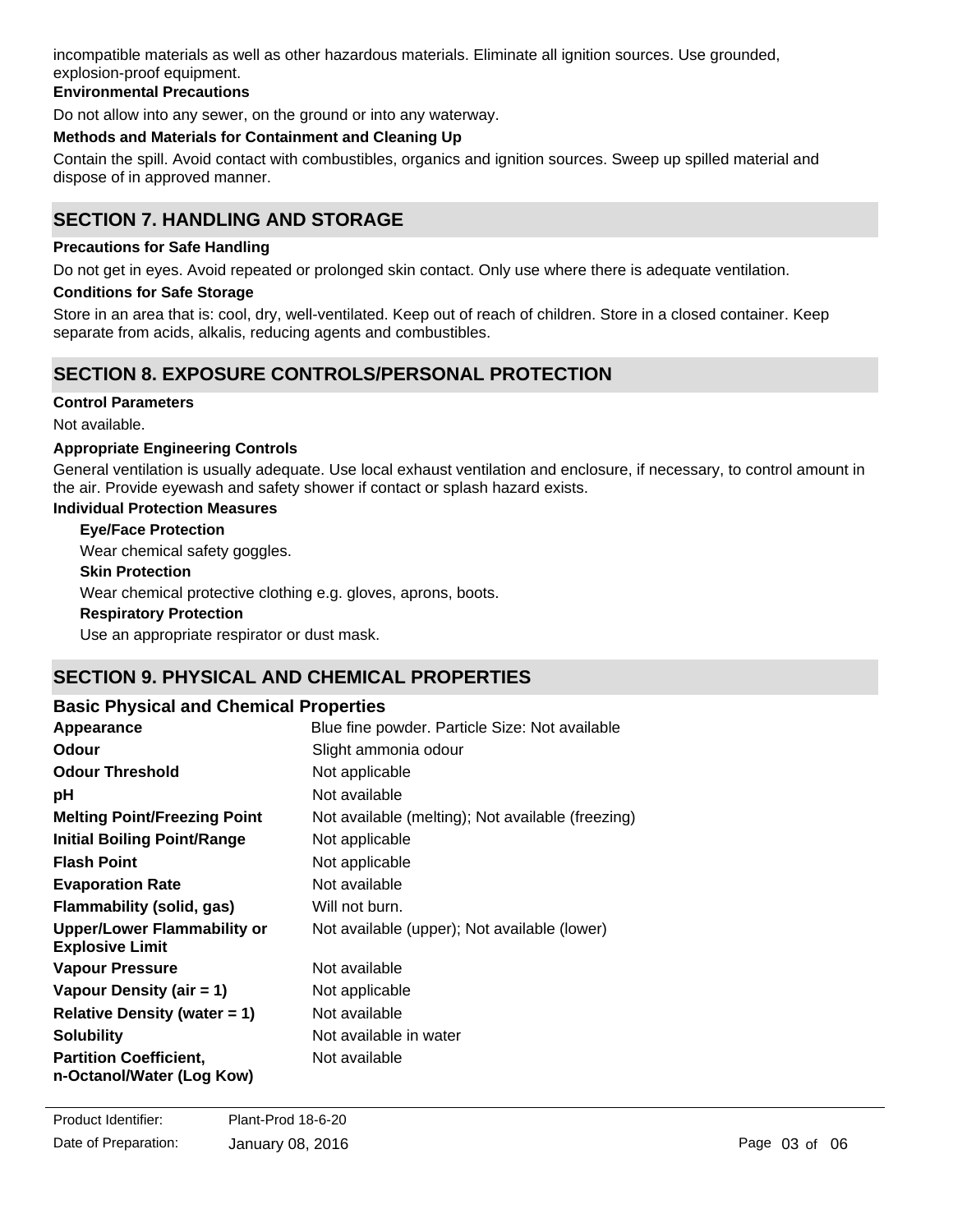| <b>Auto-ignition Temperature</b> | Not applicable             |
|----------------------------------|----------------------------|
| <b>Decomposition Temperature</b> | Not available              |
| <b>Viscosity</b>                 | Not applicable (kinematic) |
| <b>Other Information</b>         |                            |
| <b>Physical State</b>            | Solid                      |
| <b>Molecular Formula</b>         | Not applicable             |
| <b>Molecular Weight</b>          | Not applicable             |
| <b>Bulk Density</b>              | Not available              |
| <b>Critical Temperature</b>      | Not available              |

## **SECTION 10. STABILITY AND REACTIVITY**

### **Reactivity**

Not reactive under normal conditions of use.

#### **Chemical Stability**

Normally stable.

### **Possibility of Hazardous Reactions**

None expected under normal conditions of storage and use.

### **Conditions to Avoid**

Heat. Water, moisture or humidity. Open flames, sparks, static discharge, heat and other ignition sources.

### **Incompatible Materials**

Acids, corrosives, fuels, oxidizers, combustibles.

### **Hazardous Decomposition Products**

Corrosive, flammable ammonia; corrosive, oxidizing nitrogen oxides.

### **SECTION 11. TOXICOLOGICAL INFORMATION**

### **Likely Routes of Exposure**

Inhalation; skin contact; eye contact; ingestion.

### **Acute Toxicity**

| <b>Chemical Name</b> | <b>LC50</b>         | $ LD50$ (oral)   | LD50 (dermal)        |
|----------------------|---------------------|------------------|----------------------|
| Potassium nitrate    |                     | 3750 mg/kg (rat) |                      |
| ∣Ammonium nitrate    | $> 88.8$ mg/L (rat) | 2800 mg/kg (rat) | $>$ 5000 mg/kg (rat) |

### **Skin Corrosion/Irritation**

Irritation could occur with prolonged exposure to dry fertilizer or fertilizer solution.

### **Serious Eye Damage/Irritation**

Irritation or burn could occur if fertilizer solution is splashed in eyes or dry product contacted.

### **STOT (Specific Target Organ Toxicity) - Single Exposure**

### **Inhalation**

Very low vapour activity. May cause nose and throat irritation.

### **Skin Absorption**

Not absorbed through skin.

### **Ingestion**

If large amounts are swallowed symptoms may include nausea, vomiting, stomach cramps and diarrhea.

### **Aspiration Hazard**

No information was located.

### **STOT (Specific Target Organ Toxicity) - Repeated Exposure**

May cause irritation of the respiratory system. May cause respiratory tract injury.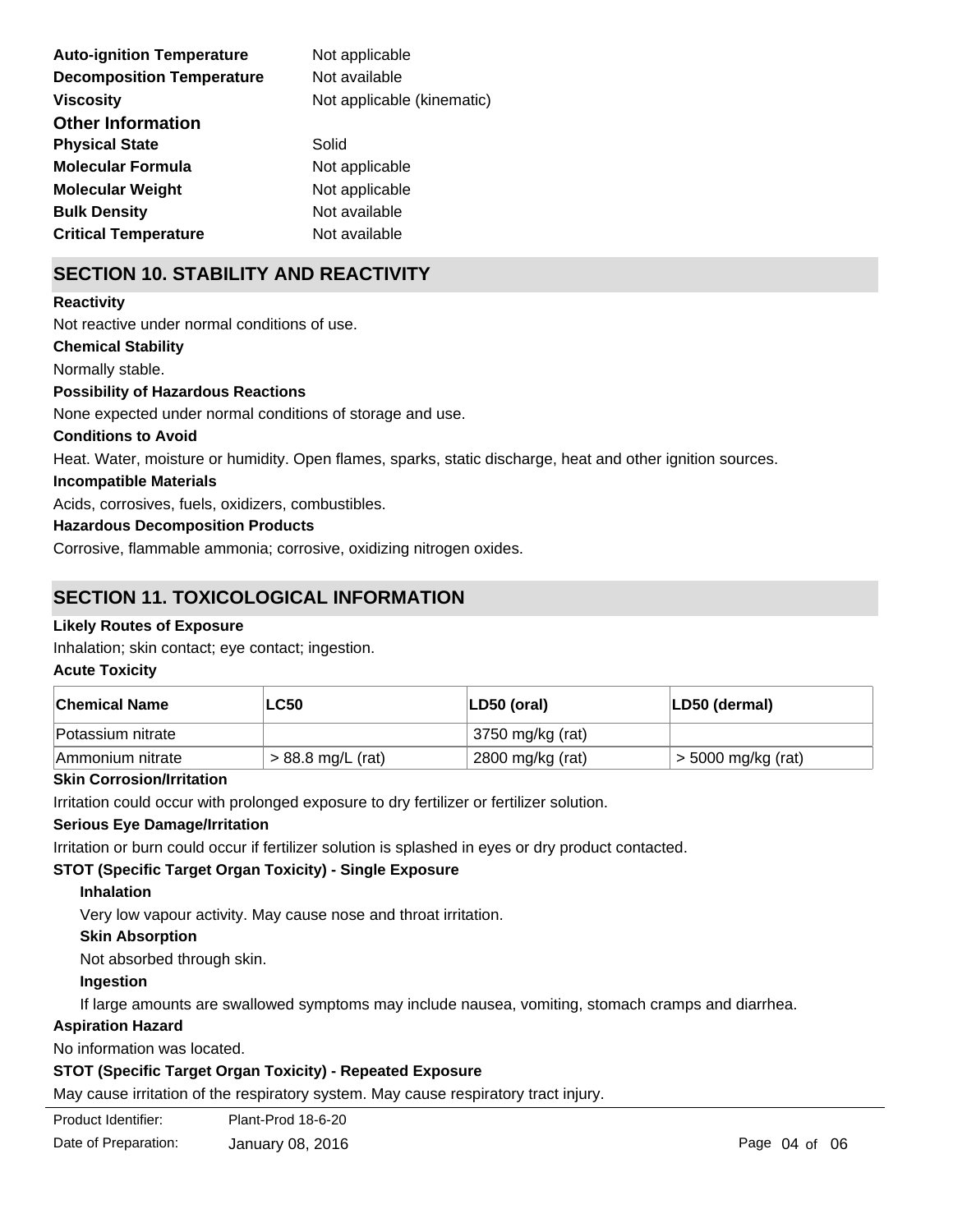### **Respiratory and/or Skin Sensitization**

Skin sensitizer.

### **Carcinogenicity**

Nitrilotriacetic Acid (NTA) and its salts were determined to be "possibly carcinogenic to humans by IARC, a compound which "may reasonably be anticipated to be a carcinogen" by NTP and a "select carcinogen" by OSHA.

### Key to Abbreviations

ACGIH® = American Conference of Governmental Industrial Hygienists. IARC = International Agency for Research on Cancer. NTP = National Toxicology Program. OSHA = US Occupational Safety and Health Administration.

### **Reproductive Toxicity**

### **Development of Offspring**

Boric acid may cause birth defects, based on animal data.

### **Sexual Function and Fertility**

Boric acid may impair male fertility, based on animal data.

#### **Effects on or via Lactation**

No information was located.

#### **Germ Cell Mutagenicity**

No information was located.

#### **Interactive Effects**

No information was located.

### **SECTION 12. ECOLOGICAL INFORMATION**

#### **Ecotoxicity**

### **Acute Aquatic Toxicity**

| <b>Chemical Name</b> | LC50 Fish                                                         | <b>EC50 Crustacea</b>                                                        | <b>ErC50 Aquatic</b><br><b>Plants</b> | ErC50 Algae |
|----------------------|-------------------------------------------------------------------|------------------------------------------------------------------------------|---------------------------------------|-------------|
| Potassium nitrate    |                                                                   | 490 mg/L (Daphnia<br>magna (water flea);<br>24-hour)                         |                                       |             |
| Ammonium nitrate     | 6000 mg/L<br>(Oncorhynchus<br>mykiss (rainbow<br>trout); 96-hour) | 555 mg/L (Daphnia<br>magna (water flea);<br>24-hour; fresh water;<br>static) |                                       |             |

### **Chronic Aquatic Toxicity**

| <b>Chemical Name</b> | <b>NOEC Fish</b> | EC50 Fish | <b>NOEC Crustacea</b> | <b>IEC50 Crustacea</b>                                                        |
|----------------------|------------------|-----------|-----------------------|-------------------------------------------------------------------------------|
| lPotassium nitrate   |                  |           |                       | <sup>9</sup> 900 mg/L (Daphnia<br>magna (water flea);<br>$ 4.2 \text{ days} $ |

#### **Persistence and Degradability**

No information was located.

#### **Bioaccumulative Potential**

No information was located.

### **Mobility in Soil**

No information was located.

### **Other Adverse Effects**

There is no information available.

## **SECTION 13. DISPOSAL CONSIDERATIONS**